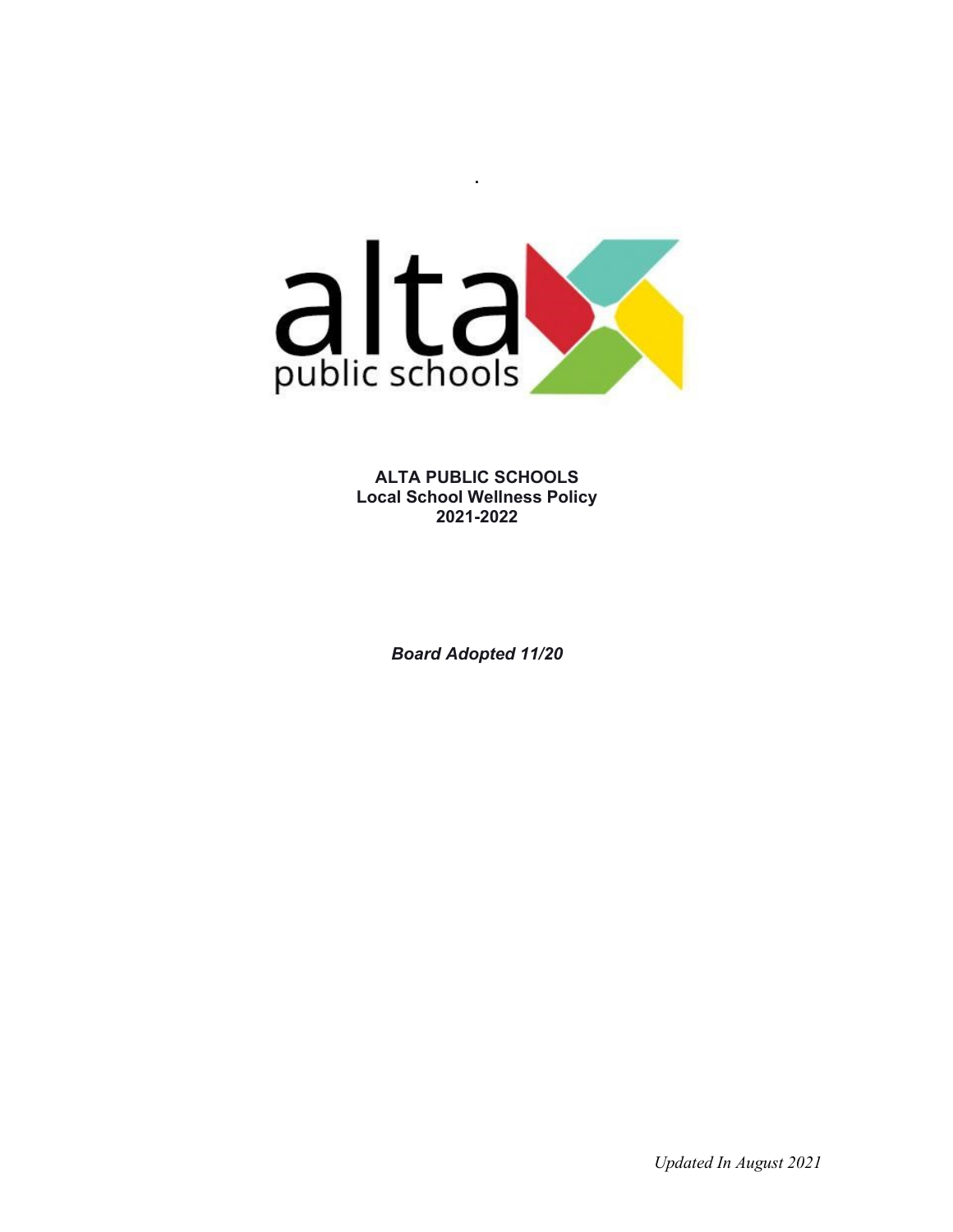#### **WELLNESS POLICY**

#### **FOOD SERVICE/ CHILD NUTRITION PROGRAM**

Alta Public schools are independent charter schools committed to the optimal development of every student. Alta believes that for students to have the opportunity to achieve personal, academic, developmental, and social success, we need to create strength--based, positive, and health--promoting learning environments at every level and in every setting throughout the school year.

Research shows that two components are strongly correlated with positive student outcomes ---- good nutrition and physical activity before, during, and after the school day. For example, Students' participation in the U.S. Department of Agriculture's (USDA) School Breakfast Program is associated with higher grades and standardized test scores, lower absenteeism, and better performance on cognitive tasks. Conversely, inadequate consumption of specific foods (e.g., fruits, vegetables, and dairy products) is associated with lower grades among students. In addition, students who are physically active during recess, physical activity breaks, high--quality physical education, and extracurricular activities do better academically. Finally, there is evidence that adequate hydration is associated with better cognitive performance.

This policy outlines Alta Public School's approach to ensuring environments and opportunities for all students to practice healthy eating and physical activity behaviors throughout the school day while minimizing distractions. Specifically, this policy establishes goals and procedures to ensure that:

- Students at Alta Public Schools have access to healthy foods throughout the school day, both through reimbursable school meals and other foods available throughout the school campus, in accordance with Federal and state nutrition standards;
- Students receive quality nutrition education that helps them develop lifelong healthy eating behaviors;
- Students have opportunities to be physically active before, during, and after school;
- Students engage in nutrition and physical activity promotion and other activities that promote wellness;
- School staff are encouraged and supported to practice healthy nutrition and physical activity behaviors in and out of school;
- The community is engaged in supporting the work of Alta Public Schools in creating continuity between school and other settings for students and staff to practice lifelong healthy habits;
- Alta Public Schools establishes and maintains an infrastructure for management, oversight, implementation, communication about, and monitoring of the policy and its established goals and objectives;
- Alta Public Schools will coordinate the wellness policy with other aspects of school management, including the LCAP and LEA Plan.

Specific measurable goals and outcomes are identified within each section below. Will also include any relevant data or statistics from state or local sources supporting the need for establishing and achieving the goals in this policy.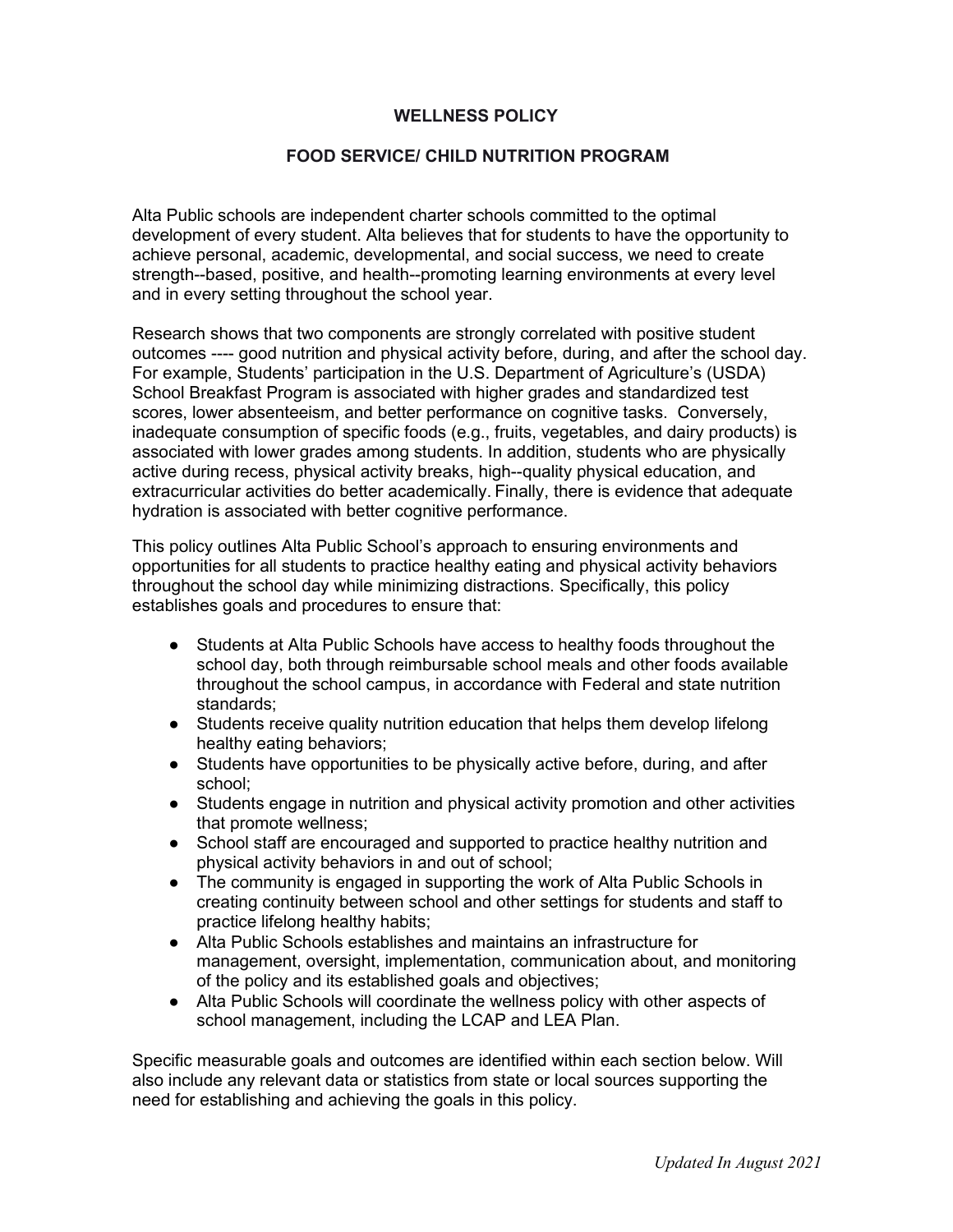### **School Wellness Committee**

#### **Committee Role and Membership**

Alta Public Schools will create a district-wide Wellness Committee that meets at least four times per year to establish goals for and oversee school health and safety policies and programs, including development, implementation and periodic review and update of this wellness policy. The Wellness Committee membership will include teacher representation, as well as students, parents, meal clerks, community liaisons, counselors, and administrators. There will be an effort to reflect the diversity of the community.

| <b>Name</b>                     | <b>School</b><br><b>Site</b> | <b>Position</b>               | <b>Contact Info.</b>          |
|---------------------------------|------------------------------|-------------------------------|-------------------------------|
| Ms. Esqueda                     | <b>AMCS</b>                  | Head of School                | t.esqueda@academiamoderna.org |
| Mrs.Mendez                      | Central<br>office            | <b>Human Resources</b>        | g.mendez@altaps.org           |
| Mr. Reyes                       | <b>XCentral</b><br>Office    | <b>CEO</b>                    | x.reyes@altaps.org            |
| Ms. Viviana<br><b>Matamoros</b> | <b>PTMS</b>                  | <b>Parent Coordinator</b>     | v.matamoros@prepatec.org      |
| Mrs. Cecilia<br>Marquez         | <b>PTMS</b>                  | Head of School                | c.marquez@prepatec.org        |
| Ms. Henriquez                   | <b>PTMS</b>                  | Meal Coordinator<br>for PTMS  | m.henriquez@altaps.org        |
| Mrs. Beltran                    | <b>AMCS</b>                  | Meal Coordinator<br>for AMCS  | s.beltran@academiamoderna.org |
| Dr. Glenda Aleman               | Central<br>Office            | Consultant                    | g.aleman@altaps.org           |
| Rachel Villalobos               | Central<br>Office            | Superintendent                | r.villalobos@altaps.org       |
| Marissa Rascon                  | Central<br>Office            | <b>EXL</b> Program<br>Manager | m.rascon@altaps.org           |

#### **Leadership**

The committee director will convene the meetings, facilitate development of and updates to the wellness policy, and ensure the school's compliance with the policy. The designated officials for oversight are Ms. Henriquez and Mrs. Beltran. They are the Meal Site Coordinators of Food Services for Alta Public Schools and can be contacted at [S.beltran@academiamoderna.org](mailto:S.beltran@academiamoderna.org) or m.henriquez@altaps.org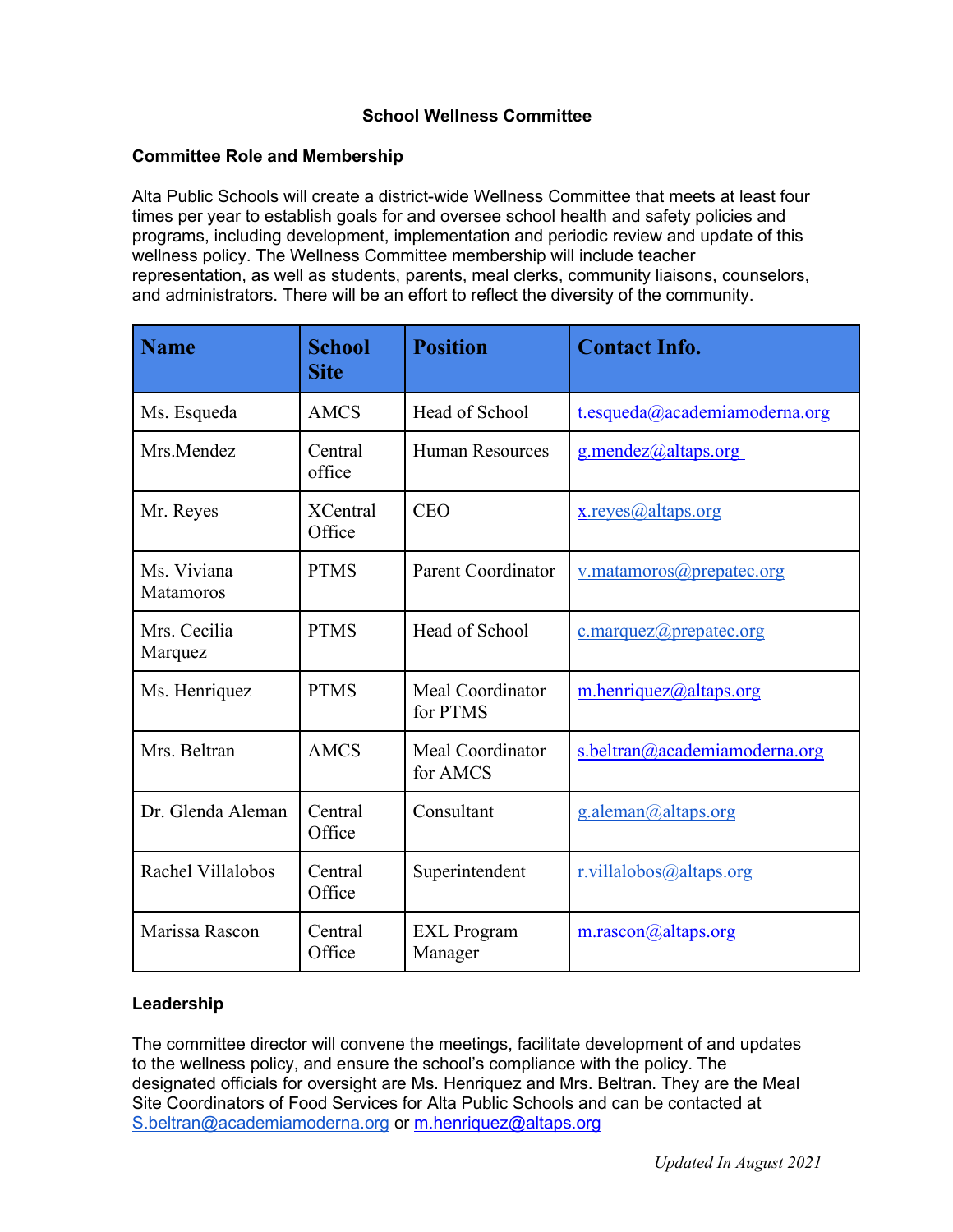## **Wellness Policy Implementation, Monitoring, Accountability and Community Engagement**

#### **Implementation Plan**

Alta Public Schools will develop and maintain a plan for implementation to manage and coordinate the execution of this Wellness Policy. The plan delineates roles, responsibilities, actions, and timelines related to this Wellness Policy; and includes information about who will be responsible for which areas. There will also be specific goals and objectives for nutrition standards for all foods and beverages available on the school campus, nutrition promotion and education, physical activity, physical education, and other school--based activities that promote student wellness. It is recommended that the school use the Healthy Schools Program Online Tools to complete a school level assessment based on the Centers for Disease Control and Prevention's School Health Index. (See attachment A) This assessment will support the creation of an action plan that fosters implementation and generates an annual progress report.

#### **Monitoring**

The Wellness Committee will ensure compliance with established Alta Public School's school-wide nutrition and physical activity wellness policies. The Implementation Plan must include annual training for all school staff members, so that all staff are aware of the guidelines and goals of the Wellness Policy. In each school, the principal or designee will ensure compliance with the Wellness Policies in his/her school and will report on the school's compliance to the Wellness Committee.

School food service staff, at the school level, will ensure compliance with nutrition policies within school food service areas and will report on this matter to the Wellness Committee (or if done at the school level, to the school principal). In addition, Alta Public Schools will report on the most recent USDA Administrative Review findings and any resulting changes.

The Wellness Committee will develop a summary report periodically on Alta Public Schools school-wide compliance with Alta Public Schools established nutrition and physical activity wellness policies, based on input from schools within ALTA Public Schools. That report will be provided to the school board and also distributed to all school health councils, parent/teacher organizations, school principals, and school health services personnel in ALTA Public Schools.

*This Wellness Policy, monitoring and progress reports can be found at: https://altapublicschools.org/*

#### **Recordkeeping**

Alta Public Schools will retain records to document compliance with the requirements of the Wellness Policy at the school. Documentation will include but will not be limited to:

- The written Wellness Policy;
- Documentation demonstrating that the policy has been made available to the public;
- Documentation of efforts to review and update Alta Public Schools' Wellness Policy; including an indication of who is involved in the update and methods Alta Public Schools uses to make stakeholders aware of their ability to participate on the Wellness Committee;
- Documentation to demonstrate compliance with the annual public notification requirements;
- The most recent assessment on the implementation of the local school Wellness Policy;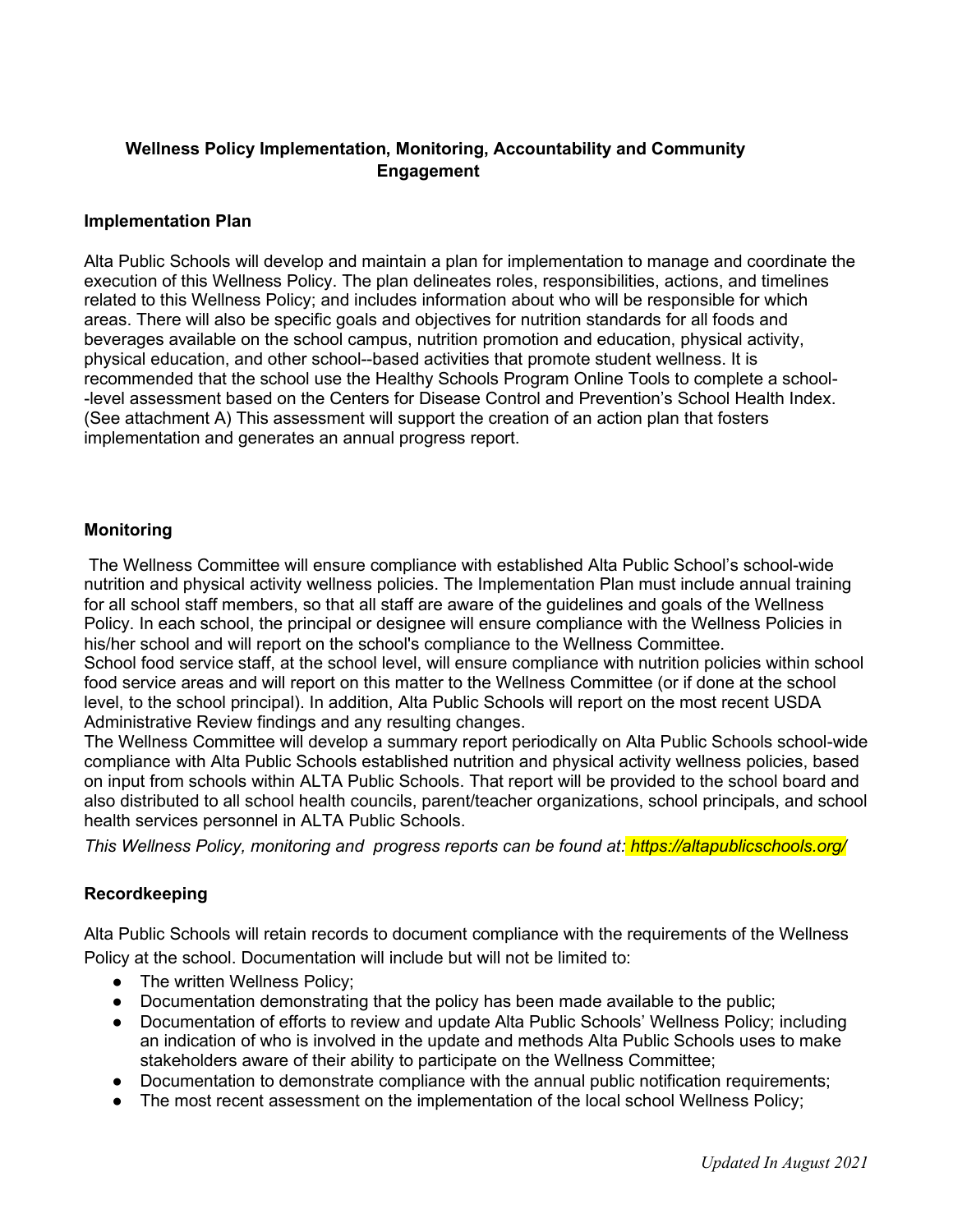● Documentation demonstrating the most recent assessment on the implementation of the Alta Public Schools Wellness Policy has been made available to the public.

## **Annual Notification of Policy**

Alta Public Schools will actively inform families and the public each year of basic information about this policy, including its content, any updates to the policy, and implementation status. Alta Public Schools will make this information available via the school's website and/or school--wide communications. Alta Public Schools will provide as much information as possible about the school nutrition environment. This will include a summary of the school's events or activities related to Wellness Policy implementation. Annually, the school will also publicize the name and contact information of Alta Public Schools official leading and coordinating the committee, as well as information on how the public can get involved with the school's Wellness Committee.

## **Triennial Progress Assessments**

At least once every three years, Alta Public Schools will evaluate compliance with the Wellness Policy to assess the implementation of the policy and include:

- The extent to which Alta Public Schools is in compliance with the wellness policy;
- The extent to which Alta Public Schools' Wellness Policy compares to the Alliance for a Healthier Generation's model wellness policy; and
- A description of the progress made in attaining the goals of Alta Public Schools' Wellness Policy.

The position/person responsible for managing the triennial assessment and contact information is Glenda Aleman, Ph.D., Consultant of Food Services for Alta Public Schools, at [g.aleman@altaps.org](mailto:g.aleman@altaps.org) or 323-629-9665.

The Wellness Committee will monitor the school's compliance with this Wellness Policy.

Alta Public Schools will actively notify households/families of the availability of the triennial progress report*.*

## **Revisions and Updating the Policy**

The Wellness Committee will update or modify the Wellness Policy based on the results of the annual School Health Index and triennial assessments and/or as Alta Public Schools' priorities change; community needs change; wellness goals are met; new health science, information, and technology emerges; and new Federal or State guidance or standards are issued. **The wellness policy will be assessed and updated as indicated at least every three years, following the triennial assessment.**

**Community Involvement, Outreach, and Communications**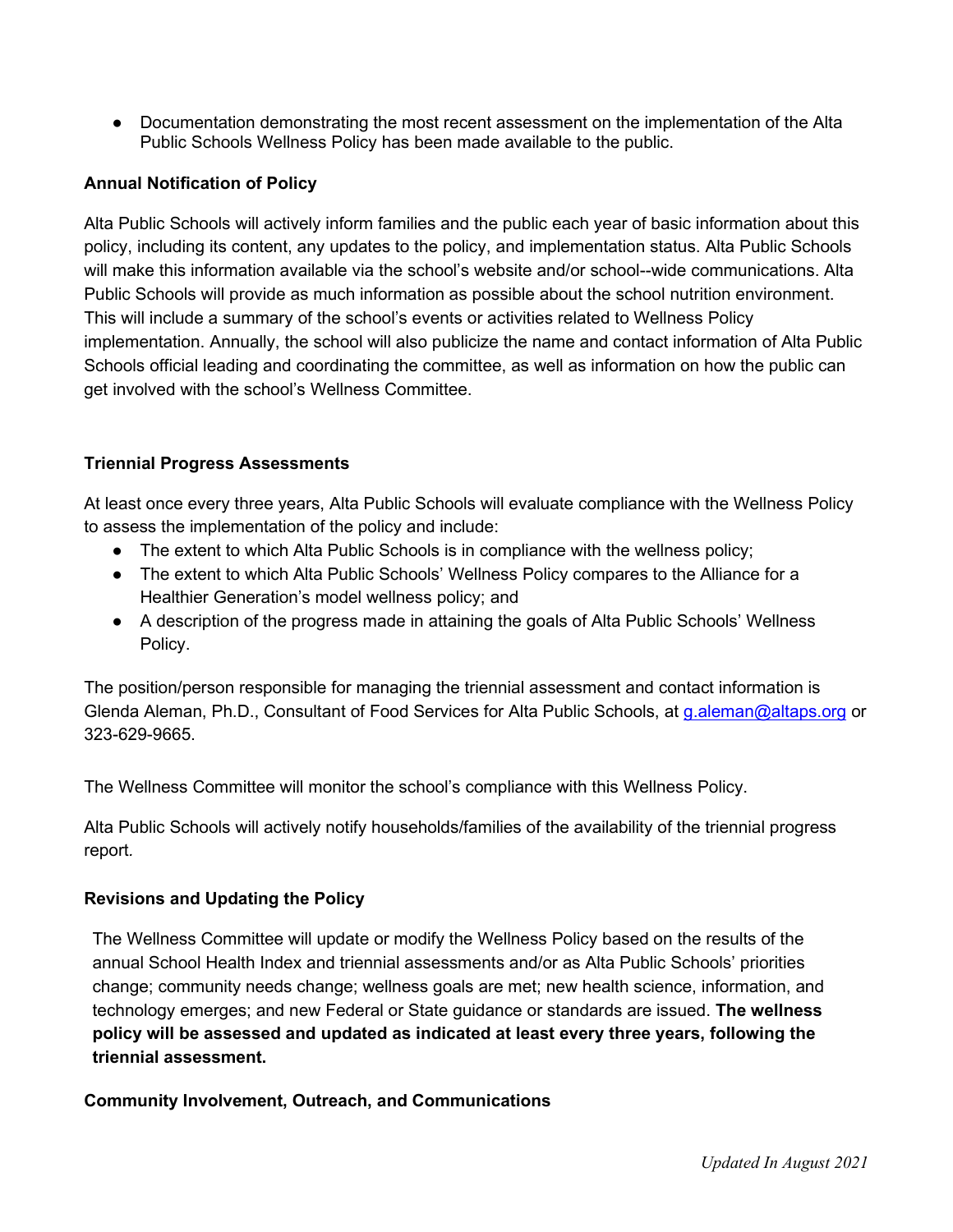Alta Public Schools is committed to being responsive to community input, which begins with awareness of the Wellness Policy. Alta Public Schools will actively communicate ways in which representatives of the Wellness Committee and others can participate in the development, implementation, and periodic review and update of the Wellness Policy through a variety of means appropriate for Alta Public Schools. Alta Public Schools will also inform parents of the improvements that have been made to school meals and compliance with school meal standards, availability of child nutrition programs and how to apply, and a description of and compliance with Smart Snacks in School nutrition standards. Alta Public Schools will use electronic mechanisms, such as e--mail or displaying notices on the school's website, as well as non--electronic mechanisms, such as newsletters, presentations to parents, or sending information home to parents, to ensure that all families are actively notified of the content of, implementation of, and updates to the Wellness Policy, as well as how to get involved and support the Policy. Alta Public Schools will ensure that communications are culturally and linguistically appropriate to the community, and accomplished through means similar to other ways that Alta Public Schools is communicating important school information with parents.

Alta Public Schools will actively notify the public about the content of or any updates to the Wellness Policy annually, at a minimum. Alta Public Schools will also use these mechanisms to inform the community about the availability of the annual and triennial report.

### **Nutrition and NSLP Meal Program**

Meals served through the National School Lunch and Breakfast Programs will:

- be appealing and attractive to children;
- be served in clean and pleasant settings;
- meet, at a minimum, nutrition requirements established by local, state, and federal statutes and regulations:
- $\bullet$  offer a variety of fruits and vegetables;<sup>2</sup>
- calories and sodium will be specific for grade levels
- no more the 10% of total calories from saturated fat, averaged over a week;
- $\bullet$  serve only low-fat (1%) and fat-free milk<sup>3</sup> and nutritionally-equivalent non-dairy alternatives (to be defined by USDA); and
- $\bullet$  ensure that grains are whole grain.<sup>3, 4</sup>

Schools should engage students and parents, through taste-tests of new entrees and surveys, in selecting foods sold through the school meal programs in order to identify new, healthful, and appealing food choices. In addition, schools should share information about the nutritional content of meals with parents and students. Such information can be made available on menus, a website, on cafeteria menu boards, placards, or other point-of-purchase materials. **Water**

To promote hydration, free, safe, unflavored drinking water will be available to all scholars throughout the school day. Alta Public Schools will make drinking water available where school meals are served during mealtimes.

● Water cups/jugs will be available if a drinking fountain is not present in the serving area.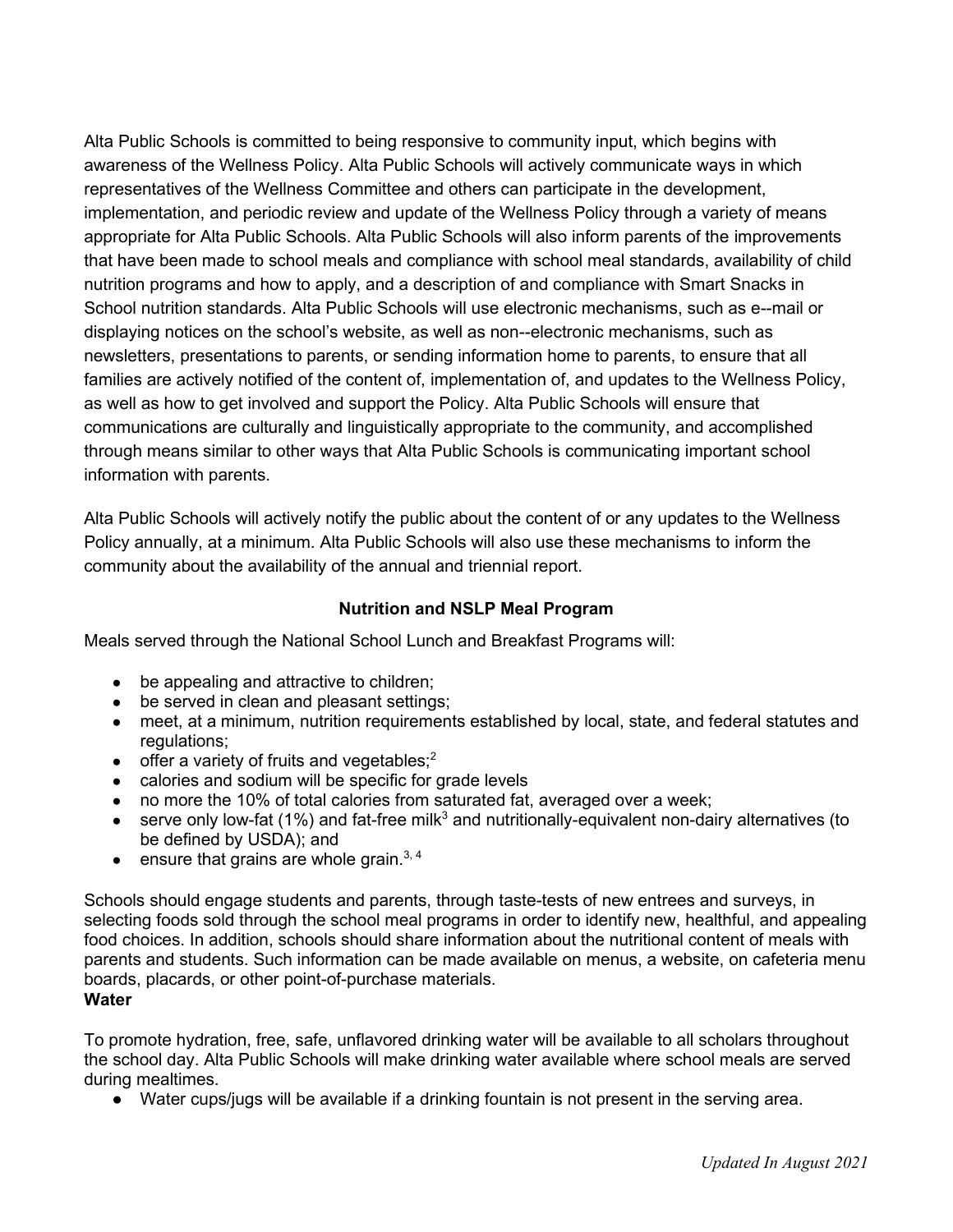- All water sources and containers will be maintained on a regular basis to ensure good hygiene and health safety standards. Such sources and containers may include drinking fountains, water jugs, hydration stations, water jets, and other methods for delivering drinking water.
- Students will be allowed to bring and carry (approved) water bottles filled with only water with them throughout the day.

#### **Breakfast**

To ensure that all children have breakfast, either at home or at school, in order to meet their nutritional needs and enhance their ability to learn:

- Schools will, to the extent possible, operate the School Breakfast Program.
- Schools will, to the extent possible, arrange bus schedules and utilize methods to serve school breakfasts that encourage participation, including serving breakfast in the classroom, "grab-andgo" breakfast, or breakfast during morning break or recess.
- Schools that serve breakfast to students will notify parents and students of the availability of the School Breakfast Program.
- Schools will encourage parents to provide a healthy breakfast for their children.

#### **Free and Reduced-priced Meals**

Schools will make every effort to eliminate any social stigma attached to, and prevent the overt identification of, students who are eligible for free and reduced-price school meals.

#### **Summer Food Service Program**

Schools in which more than 50% of students are eligible for free or reduced-price school meals can sponsor the Summer Food Service Program for at least six weeks between the last day of the academic school year and the first day of the following school year, and preferably throughout the entire summer vacation.

#### **Meal-Times and Scheduling**

Schools:

- will provide students with enough time to consume their meal after it has been served.
- should schedule meal periods at appropriate times, *e.g.*, lunch should be scheduled between 11 a.m. and 1 p.m.;
- should not schedule tutoring, club, or organizational meetings or activities during mealtimes, unless students may eat during such activities;
- will schedule lunch periods to follow recess periods (in elementary schools); when reasonable.
- will encourage students to wash or hand sanitize hands before they eat meals or snacks; and
- should take reasonable steps to encourage the tooth-brushing regimens of students with special oral health needs (*e*.*g*., orthodontia or high tooth decay risk).

#### **Qualifications of School Food Service Staff**

Qualified nutrition professionals will administer the school meal programs. As part of Alta Public Schools, it is our responsibility to operate a food service program, we will provide continuing professional development for all nutrition professionals in schools. We will meet or exceed hiring and annual continuing education/training requirements in the USDA professional standards for child nutrition professionals. These school nutrition personnel will refer to USDA's Professional Standards for School Nutrition Standards website to search for training that meets their learning needs.

#### **Sharing of Foods and Beverages**

Schools should monitor students sharing their foods or beverages with one another during meal or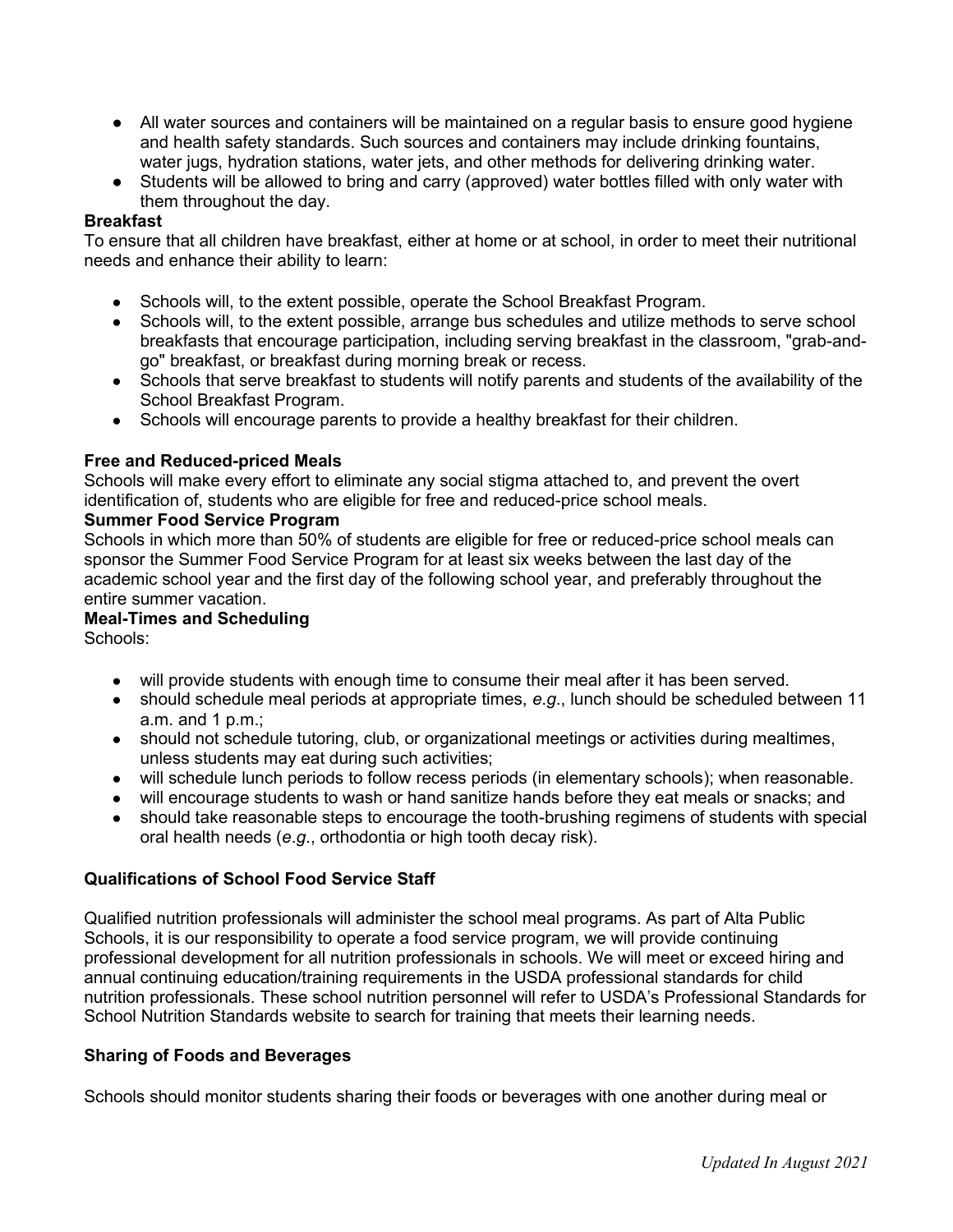snack times, given concerns about allergies and other restrictions on some children's diets.

### **Competitive Foods and Beverages**

Alta Public Schools is committed to ensuring that all foods and beverages available to scholars on the school campus during the school day support healthy eating. The foods and beverages sold and served outside of the school meal programs (e.g., "competitive" foods and beverages) will meet the USDA Smart Snacks in School nutrition standards, at a minimum. Smart Snacks aim to improve scholar health and well--being, increase consumption of healthful foods during the school day, and create an environment that reinforces the development of healthy eating habits. A summary of the standards and information, as well as a Guide to Smart Snacks in Schools are available at: [https://www.fns.usda.gov/tn/guide-smart-snacks-school.](https://www.fns.usda.gov/tn/guide-smart-snacks-school) Alliance for a Healthier Generation provides a set of tools to assist with implementation of Smart Snacks available at https://foodplanner.healthiergeneration.org/calculator/

To support healthy food choices and improve student health and well--being, all foods and beverages outside the reimbursable school meal programs that are sold or provided to students on the school campus during the school day will meet or exceed the State and USDA Smart Snacks nutrition standards. These standards will apply in all locations and through all services where foods and beverages are sold, which may include, but are not limited to, à la carte options in cafeterias, vending machines, school stores, and snack or food carts.

### **Food and Beverage Sales**

● Elementary Schools

The school food service program will approve and provide all food and beverage sales to students in elementary schools. Given young children's limited nutrition skills, food in elementary schools should be sold as balanced meals.

● Middle/Junior High and High Schools

In middle/junior high and high schools, all foods and beverages sold individually outside the reimbursable school meal programs (including those sold through a la carte [snack] lines, vending machines, student stores, or fundraising activities) during the school day, or through programs for students after the school day, will meet the Smart Snack nutrition and portion size standards: To qualify as a Smart Snack, a snack or entrée must:

- be a grain product that contains 50% or more whole grains by weight (have a whole grain as the first ingredient), or
- have as the first ingredient a fruit, vegetable, dairy product or protein food, or
- be a combination food that contains at least ¼ cup of fruit and/or vegetable, and
- meet the following minimum standards for calories, sodium, sugar and fats:

| <b>Nutrient</b> | Snack           | Entree          |
|-----------------|-----------------|-----------------|
| Calories        | 200 calories or | 350 calories or |
|                 | less            | less            |
| Sodium          | 200 mg or less  | 480 mg or less  |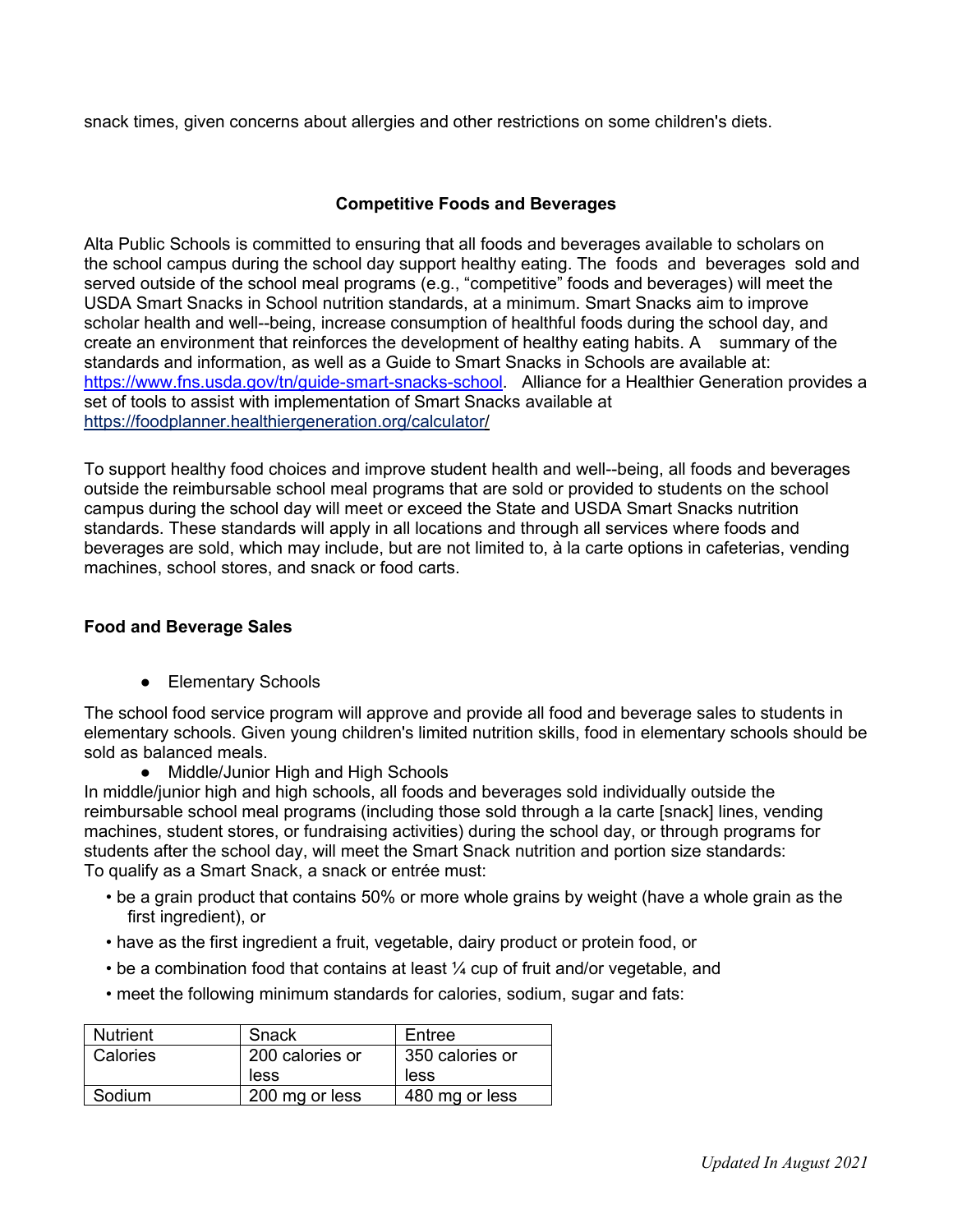| Total Fat            | 35% of calories or | 35% of calories or |
|----------------------|--------------------|--------------------|
|                      | less               | less               |
| <b>Saturated Fat</b> | Less than 10% of   | Less than 10% of   |
|                      | calories           | calories           |
| <b>Trans Fat</b>     | 0q                 | 0q                 |
| Sugar                | 35% by weight or   | 35% by weight or   |
|                      | less               | less               |

## **Fundraising Activities**

To support children's health and school nutrition-education efforts, school fundraising activities will not involve food or will use only foods that meet the above nutrition standards for foods and beverages sold individually. Schools will encourage fundraising activities that promote physical activity. Any fundraising activities must occur at least 30 minutes before or 30 minutes after the end of the school day. The district will make available to parents and teachers a list of healthy fundraising ideas [examples from the Alliance for a Healthier Generation and the USDA]. (See Attachment B)

### **Snacks**

Snacks served during the school day or in after-school care or enrichment programs will make a positive contribution to children's diets and health, with an emphasis on serving fruits and vegetables as the primary snacks and water as the primary beverage. Schools will assess if and when to offer snacks based on timing of school meals, children's nutritional needs, children's ages, and Smart Snack guidelines.

● If eligible, schools that provide snacks through after-school programs will pursue receiving reimbursements through the National School Lunch Program.

## **Rewards**

Schools are encouraged not to use foods or beverages, especially those that do not meet the nutrition standards for foods and beverages sold individually (above), as rewards for academic performance or good behavior, and will not withhold food or beverages (including food served through school meals) as a punishment. If smart snack qualified food-based rewards are provided, they cannot be provided by students.

If a non-smart snack qualified food reward is provided, it must occur at least 30 minutes before or 30 minutes after the end of the school day. The District will provide teachers and other relevant school staff a list of alternative ways to reward children. (See Attachment C)

## **Celebrations**

Schools should limit celebrations that involve food during the school day to no more than one party per class per quarter. Schools may elect to allow less celebrations than the maximum described previously. It is highly encouraged that each party include no more than one food or beverage that does not meet nutrition standards for foods and beverages sold individually (above). In addition, food celebration cannot occur during breakfast or lunch mealtime, and should not be served close to those times, so as to not affect the students' appetite during mealtime.

The district will provide a list of healthy party ideas to parents and teachers, including non--food celebration ideas. Healthy party ideas are available from the Alliance for a Healthier Generation and from the USDA. (See Attachment D)

For classroom snacks brought by parents, the District will provide to parents and staff a list of foods and beverages that meet Smart Snacks nutrition standards. (See Attachment E)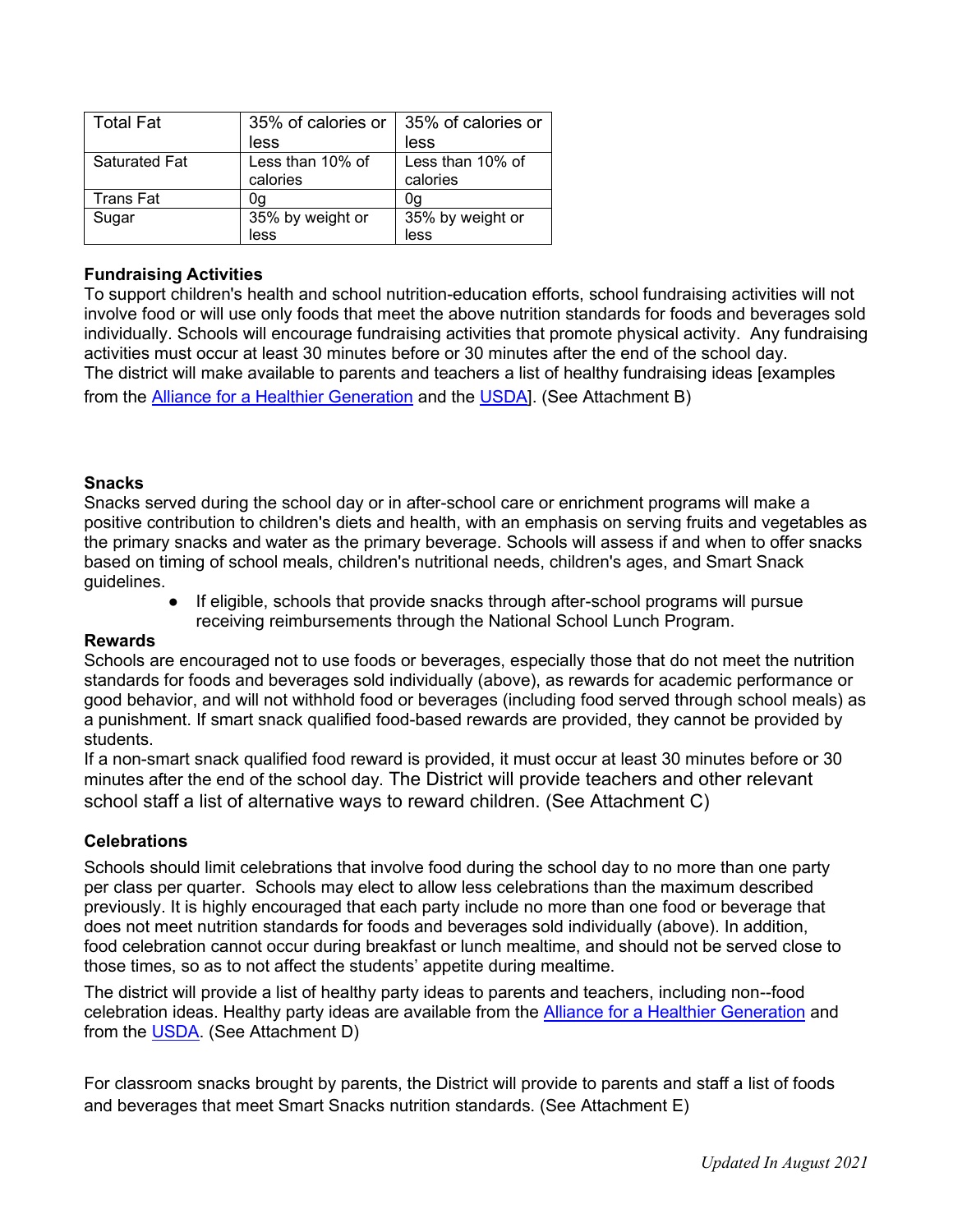**School-sponsored Events** (such as, but not limited to, athletic events, dances, or performances).

If schools serve or sell food and beverages at school-sponsored events outside the school day (30 minutes before or after the school day), schools are highly encouraged to ensure that the foods and beverages meet the Smart Snack nutrition standards for meals or for foods and beverages sold individually.

#### **Nutrition Education and Food Marketing Nutrition Education and Promotion**

Alta Public Schools will teach, model, encourage and support healthy eating and physical activity among students. Schools will provide nutrition and physical activity education integrated into other subjects, as part of health education and/or offer stand-alone classes at each grade level.

The district will ensure that:

- nutrition and physical activity education are taught using evidence-based curricula that are aligned with the National Health Education Standards and address the essential healthy eating and physical activity topics.
	- https://www.cdc.gov/healthyschools/sher/standards/index.htm
- the curricula used are consistent with the CDC's Characteristics of an Effective Health Education Curriculum. https://www.cdc.gov/healthyschools/sher/characteristics/index.htm

The curricula used are designed to provide students with the knowledge and skills necessary to promote and protect their health

It's encouraged that schools provide nutrition education and engage in nutrition promotion that:

- is offered at each grade level as part of a sequential, comprehensive, standards-based program designed to provide students with the knowledge and skills necessary to promote and protect their health;
- is part of not only health education classes, but also classroom instruction in subjects such as math, science, language arts, social sciences, and elective subjects;
- includes enjoyable, developmentally appropriate, culturally relevant, participatory activities, such as contests, promotions, taste testing, farm visits, and school gardens;
- promotes fruits, vegetables, whole grain products, low-fat and fat-free dairy products, healthy food preparation methods, and health-enhancing nutrition practices;
- emphasizes caloric balance between food intake and energy expenditure (physical activity/exercise);
- links with school meal programs, other school foods, and nutrition-related community services;
- teaches media literacy with an emphasis on food marketing; and
- includes training for teachers and other staff.

All schools within Alta Public Schools will promote healthy food and beverage choices for all students across the school campus during the school day and during the extended school day (including during out-of-school time and before and after school) and will encourage participation in school meal programs.

The schools will ensure the promotion of healthy food and beverage choices through: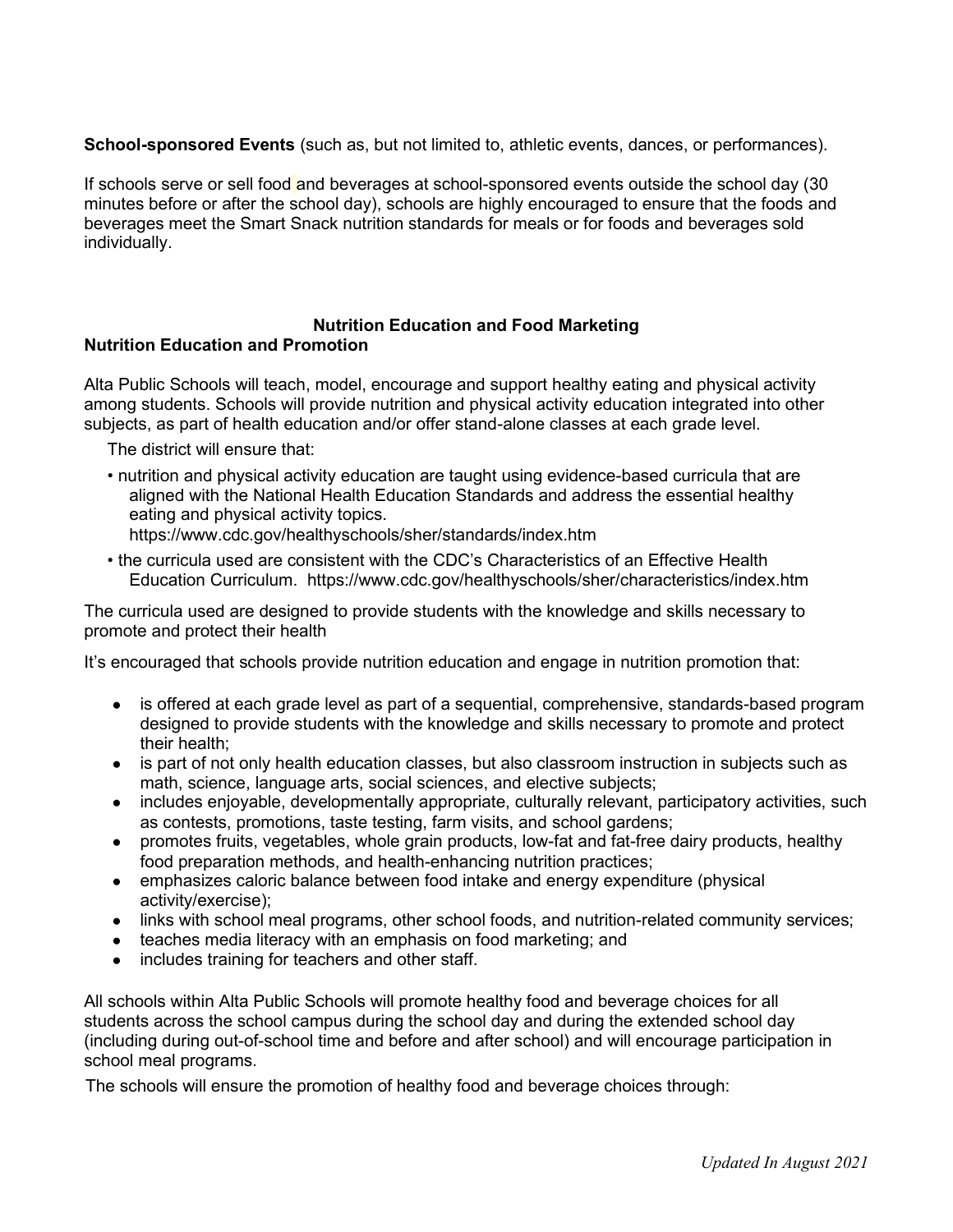- school announcements, newsletters and website postings
- implementation of the evidence-based marketing and merchandising techniques (see School Meals section of this document)

#### **Communications with Parents**

Alta Public Schools will support parents' efforts to provide a healthy diet and daily physical activity for their children. Alta Public Schools will, send home nutrition information, post nutrition tips on school websites, and provide nutrient analyses of school menus when available. Schools should encourage parents to pack healthy lunches and snacks and to refrain from including beverages and foods that do not meet the above nutrition standards for individual foods and beverages.

Alta Public Schools will provide information about physical education and other school-based physical activity opportunities before, during, and after the school day; and support parents' efforts to provide their children with opportunities to be physically active outside of school.

#### **Food Marketing in Schools**

School-based marketing will be consistent with nutrition education and health promotion. As such, schools will limit food and beverage marketing to the promotion of foods and beverages that meet the nutrition standards for meals or for foods and beverages sold individually (above). School-based marketing of brands promoting predominantly low-nutrition foods and beverages is prohibited. The promotion of healthy foods, including fruits, vegetables, whole grains, and low-fat dairy products is encouraged.

Examples of marketing techniques include the following: logos and brand names on/in vending machines, books or curricula, textbook covers, school supplies, scoreboards, school structures, and sports equipment; educational incentive programs that provide food as a reward; programs that provide schools with supplies when families buy low-nutrition food products; free samples or coupons; and food sales through fundraising activities. Marketing activities that promote healthful behaviors (and are therefore allowable) include sales of healthy food for fundraisers.

#### **Physical Education and Physical Activity Opportunities**

#### **Comprehensive Physical Activity Program**

A substantial percentage of students' physical activity can be provided through a comprehensive school physical activity program\* (CSPAP). A CSPAP ensures strong coordination and synergy throughout the school environment to encourage students to be active for at least 60 minutes per day. A CSPAP includes PE, physical activity before, during and after the school day, family and community engagement and staff involvement.

The Wellness Committee will create and implement a CSPAP program for each school, working in collaboration with the Extended Learning Program. The CSPAP program will include all elements discussed in the section below.

#### **Daily Physical Education (P.E.) K-12**

All students in grades K-12, including students with disabilities, special health-care needs, and in alternative educational settings, will receive weekly physical education for the entire school year. All physical education will be taught by a certified physical education teacher. Student involvement in other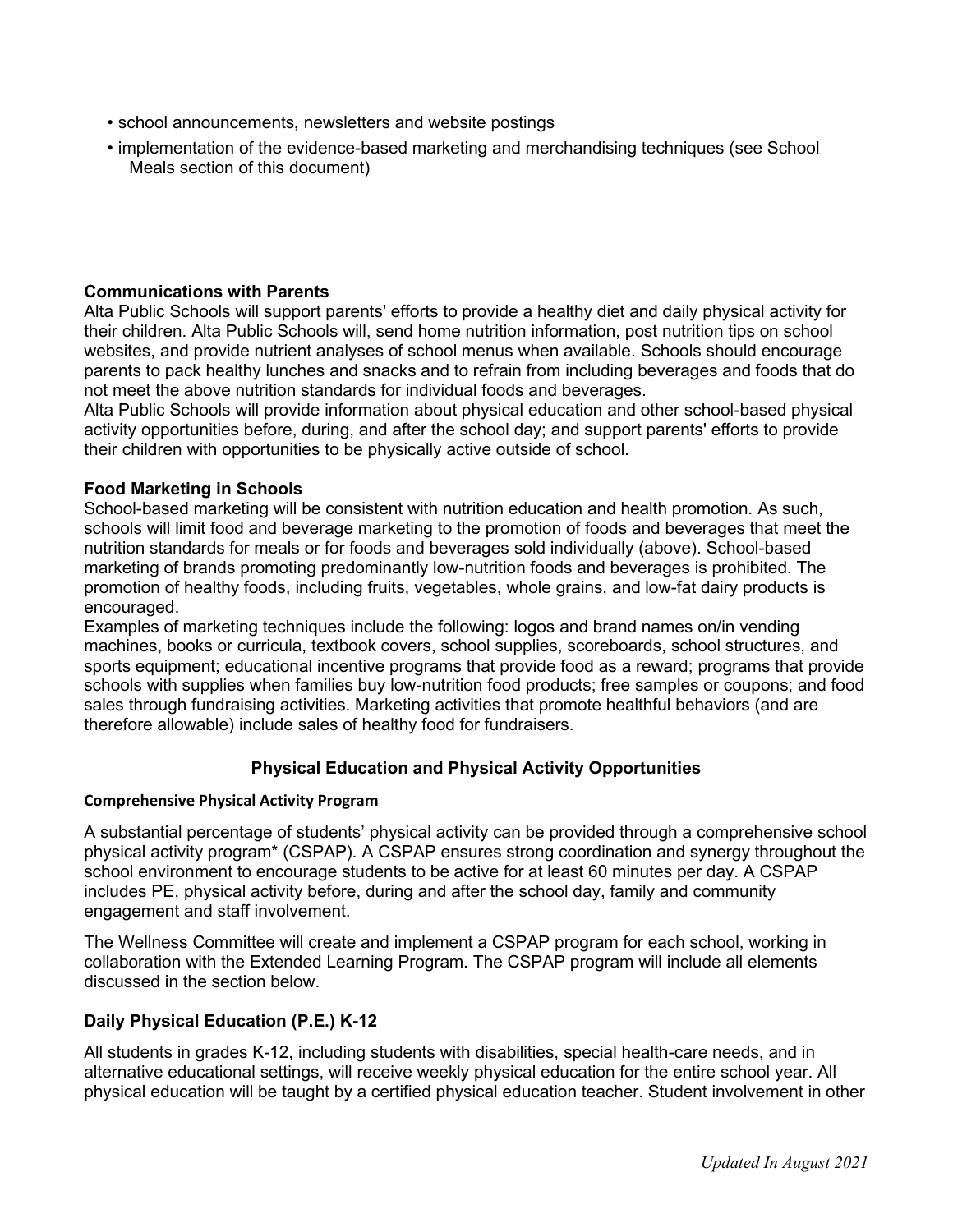activities involving physical activity (*e*.*g*., interscholastic or intramural sports) will not be substituted for meeting the physical education requirement. Students will spend at least 50 percent of physical education class time participating in moderate to vigorous physical activity.

- A minimum of 200 minutes for every 10 school days for students in grades 1-6
- A minimum of 400 minutes for every 10 school days for students in grades 7-12
- Schools shall be encouraged to annually administer the physical fitness test designated by the State Board of Education to students in grades 5, 7, and 9.

#### **Integrating Physical Activity into the Classroom Setting**

For students to receive the nationally recommended amount of daily physical activity (*i*.*e*., at least 60 minutes per day) and for students to fully embrace regular physical activity as a personal behavior, students need opportunities for physical activity beyond the physical education class. Toward that end:

- classroom health education will complement physical education by reinforcing the knowledge and self-management skills needed to maintain a physically active lifestyle and to reduce time spent on sedentary activities, such as watching television;
- opportunities for physical activity will be incorporated into other subject lessons; and
- classroom teachers will provide short physical activity breaks between lessons or classes, as appropriate.

Classroom physical activity can benefit students by:

- improving their concentration and ability to stay on-task in the classroom
- reducing disruptive behavior, such as fidgeting, in the classroom
- improving their motivation and engagement in the learning process
- helping to improve their academic performance (higher grades and test scores)
- increasing their amount of daily physical activity1

#### **Daily Recess**

All elementary school students will have at least 20 minutes a day of supervised recess, preferably outdoors, during which schools should encourage moderate to vigorous physical activity verbally and through the provision of space and equipment. Middle and high schools should provide students with a period of daily physical activity in addition to physical education and classroom physical activity. Schools should follow these guidelines when providing students with recess or other physical activity time:

- provide students with adequate spaces, facilities, equipment and supplies for recess
- ensure that spaces and facilities for recess meet or exceed recommended safety standards ● prohibit the exclusion of students from recess for disciplinary reasons or academic performance in the classroom
- provide staff members who lead or supervise recess with ongoing professional development
- provide strategic inclusion and oversight of opportunities for students with special needs or disabilities to participate
- assess the accessibility of playgrounds and outdoor play areas and make changes to improve access
- provide equipment to allow for inclusion of students with disabilities into activities

Schools should discourage extended periods (*i*.*e*., periods of two or more hours) of inactivity. When activities, such as mandatory school-wide testing, make it necessary for students to remain indoors for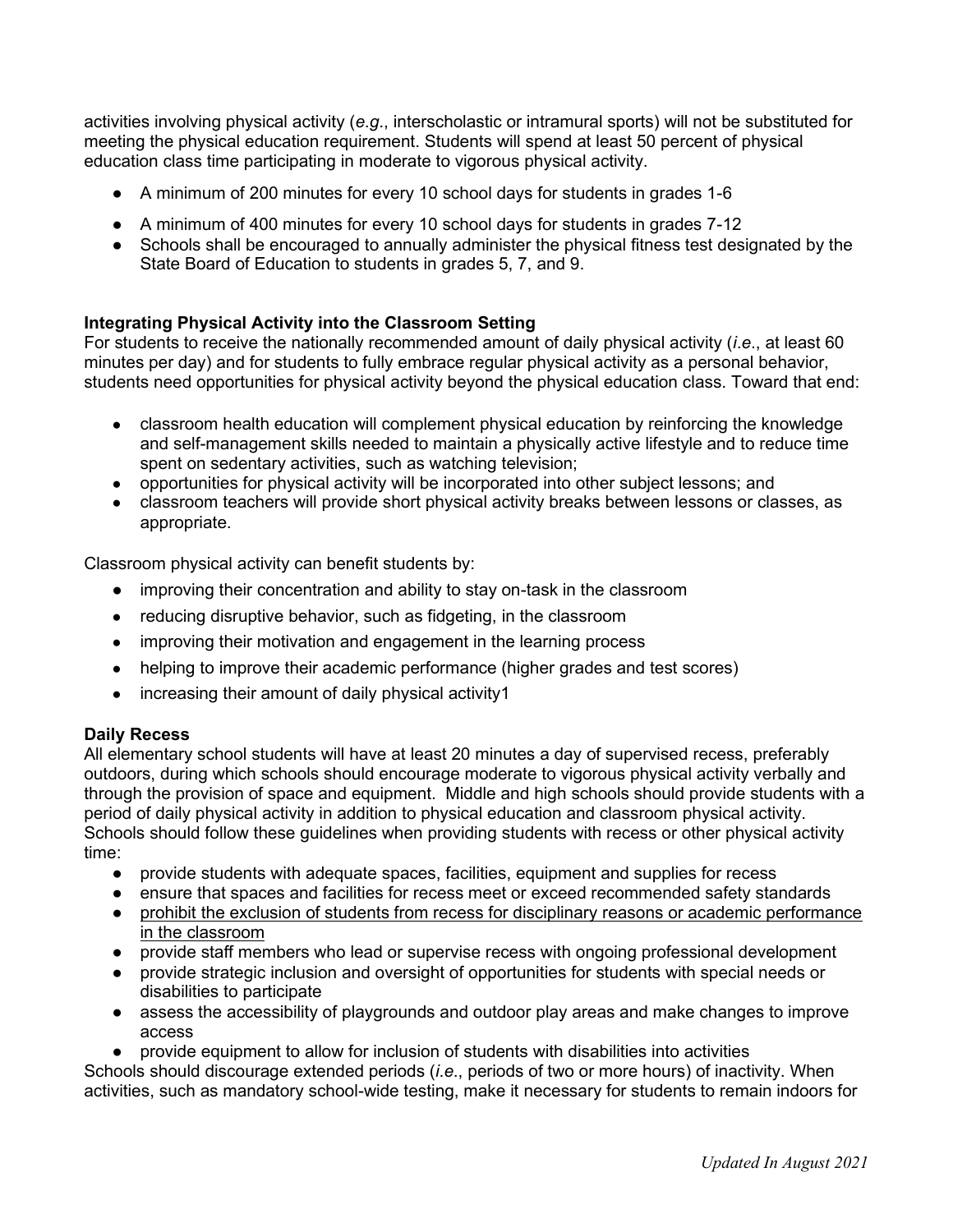long periods of time, schools should give students periodic breaks during which they are encouraged to stand and be moderately active.

#### **Physical Activity Opportunities Before and After School**

All elementary, middle, and high schools will offer, when appropriate, extracurricular physical activity programs, such as physical activity clubs or intramural programs. All high schools, and middle schools, when appropriate, will offer interscholastic sports programs. Schools will offer, when feasible, a range of activities that meet the needs, interests, and abilities of all students, including boys, girls, students with disabilities, and students with special health-care needs.

After-school child-care and enrichment programs when appropriate will provide and encourage – verbally and through the provision of space, equipment, and activities – daily periods of moderate to vigorous physical activity for all participants.

### **Physical Activity and Punishment**

Teachers and other school and community personnel will not use physical activity (*e*.*g*., running laps, pushups) or withhold opportunities for physical activity (*e*.*g*., recess, physical education) as punishment.

#### **Safe Routes to School**

Alta Public Schools will assess and, if necessary and to the extent possible, make needed improvements to make it safer and easier for students to walk and bike to school. When appropriate, Alta Public Schools will work together with local public works, public safety, and/or police departments in those efforts. Alta Public Schools will explore the availability of federal "safe routes to school" funds, administered by the state department of transportation, to finance such improvements. Alta Public Schools will encourage students to use public transportation when available and appropriate for travel to school, and will work with the local transit agency to provide transit passes for students.

#### **Use of School Facilities Outside of School Hours**

School spaces and facilities should be available to students, staff, and community members before, during, and after the school day, on weekends, and during school vacations. These spaces and facilities also should be available to community agencies and organizations offering physical activity and nutrition programs. School policies concerning safety will apply at all times.

## **Community Partnerships and Staff Wellness**

Alta Public Schools will integrate wellness activities across the entire school setting, not just in the cafeteria. Alta Public Schools will coordinate and integrate other initiatives related to physical activity, physical education, nutrition, and other wellness components so all efforts are complementary, not duplicative, and work toward the same set of goals and objectives promoting scholar well--being, optimal development, and strong educational outcomes.

#### **Community Partnerships**

Alta Public Schools will enhance relationships with community partners (e.g., hospitals, universities/colleges, local businesses, SNAP--Ed providers and coordinators, etc.) in support of this Wellness Policy's implementation. Existing and new community partnerships and sponsorships will be evaluated to ensure that they are consistent with the Wellness Policy and its goals.

#### **Community Health Promotion and Family Engagement**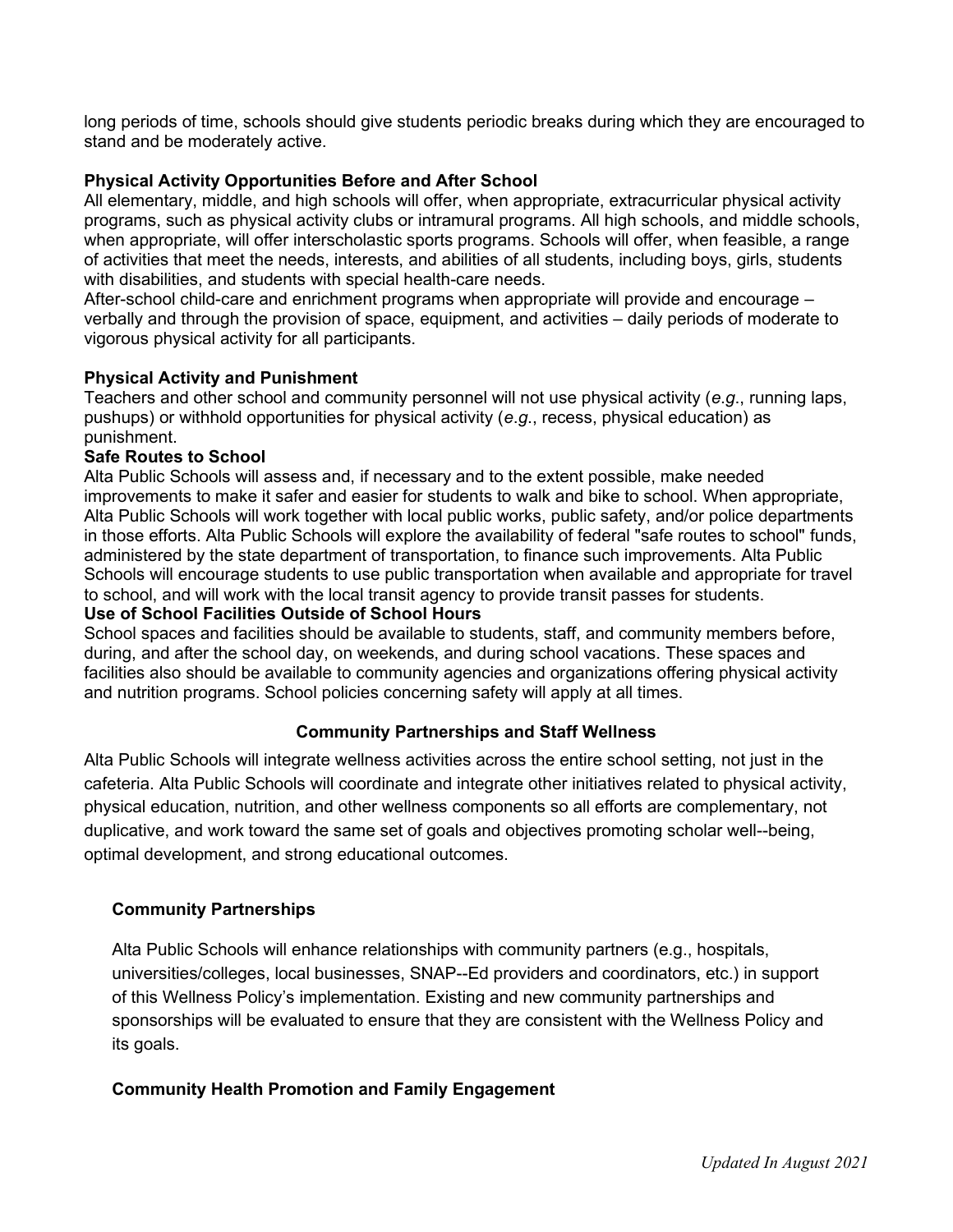Alta Public Schools will promote to parents/caregivers, families, and the general community the benefits of and approaches for healthy eating and physical activity throughout the school year. Families will be informed and invited to participate in school--sponsored activities and will receive information about health promotion efforts.

As described in the "Community Involvement, Outreach, and Communications" subsection**,**  Alta Public Schools will use electronic mechanisms (e.g., e--mail or displaying notices on the school's website), as well as non--electronic mechanisms, (e.g., newsletters, presentations to parents or sending information home to parents), to ensure that all families are actively notified of opportunities to participate in school--sponsored activities and receive information about health promotion efforts.

### **Staff Wellness and Health Promotion**

Alta Public Schools believes that staff health and wellness is critical to the overall health and wellness of the school community. Schools will implement strategies to support staff in actively promoting and modeling healthy eating and physical activity behaviors. Examples of possible strategies include participation in Morning Gathering exercises, activity breaks during Teacher Think Tank Meetings, walking/running cohorts during lunch and after school, etc. Schools will also implement strategies to support emotional and mental health, such as stress reduction activities, employee assistance programs (EAP) and gratitude circles.

## **Professional Learning**

When feasible, Alta Public Schools will offer annual professional learning opportunities and resources for staff to increase knowledge and skills about promoting healthy behaviors in the classroom and school (e.g., increasing the use of kinesthetic teaching approaches or incorporating nutrition lessons into math class). Professional learning will help Alta Public Schools staff understand the connections between academics and health and the ways in which health and wellness are integrated into ongoing school reform or academic improvement plans/efforts.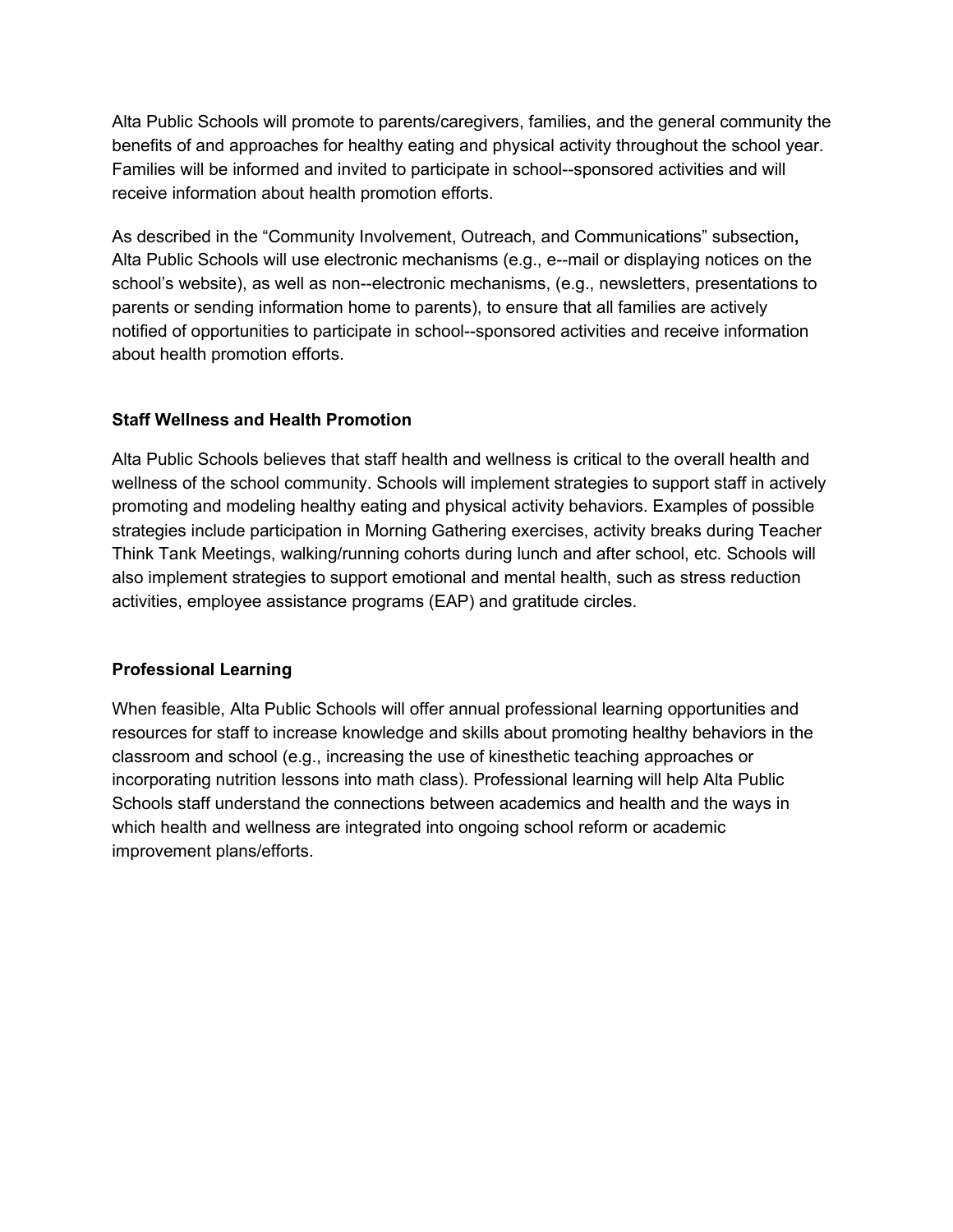## **WELLNESS POLICY GOALS**

#### **Goal# 1 School meal programs are consistent with State and U.S. Department of Agriculture (USDA) requirements and Healthier US Schools criteria.**

### **Activities:**

- 1.1 Inform appropriate constituencies (parents, teachers, school administrators, community, etc.) about this key element of the Wellness Policy.
- 1.2 Plan and prepare menus to comply with established nutrition standards.
- 1.3 Provide food service personnel with regular professional development on school meal programs, nutrition/health education, and wellness.
- 1.4 Share nutrition information about foods and beverages with school constituencies
- 1.5 Promote participation in and application for locally or nationally recognized awards programs.

### **Goal# 2 Increase meal participation rates by offering quality, accessible, and appealing meals. Activities:**

- 2.1 Provide students an opportunity for input on school menu items.
- 2.2 Feature menus with healthy choices that are flavorful and attractively presented.
- 2.3 Upgrade eating and serving areas to improve function and image of the cafeteria.
- 2.4 Promote the school meal programs to all constituencies.
- 2.5 Conduct regular food tasting activities with students to introduce healthy menu items.

#### **Goal# 3 Vending and a la carte nutrition standards will meet locally- or nationally recognized standards.**

### **Activities:**

- 3.1 Inform appropriate constituencies about this key element of the Wellness Policy.
- 3.2 Ensure a la carte foods and beverages meet established nutrition standards and support healthy eating.
- 3.3 Ensure that all student-accessible vended foods meet establish ed nutrition standards and support healthy eating.
- 3.4 Promote healthy choices for vended foods and beverages to ensure sustained sales volume .

#### **Goal#** 4 **Schools will offer and promote staff health and wellness opportunities. Activities:**

- 4.1 Inform appropriate constituencies about this key element of the Wellness Policy.
- 4.2 Schools will create staff committees charged with implementing staff health and wellness activities.
- 4.3 Schools will be provided with professional development tools to be used for staff training.
- 4.4 Staff-based meetings and celebrations will maximize the use of nutritionally aligned food whenever possible.

#### **Goal# 5 School parties/celebrations/meetings (PCM) and other school-sponsored events should maximize the use of healthy food choices and only allow one non smart snack aligned food or beverage.**

## **Activities:**

- 5.1 Inform appropriate constituencies about this key element of the Wellness Policy.
- 5.2 Provide schools with a list of alternatives to food for celebrations.
- 5.3 Establish food standards for school PCM and other school-sponsored events.
- 5.4 Provide recognition or an award to schools for meeting healthful food and beverage options for school PCM and other school-sponsored events